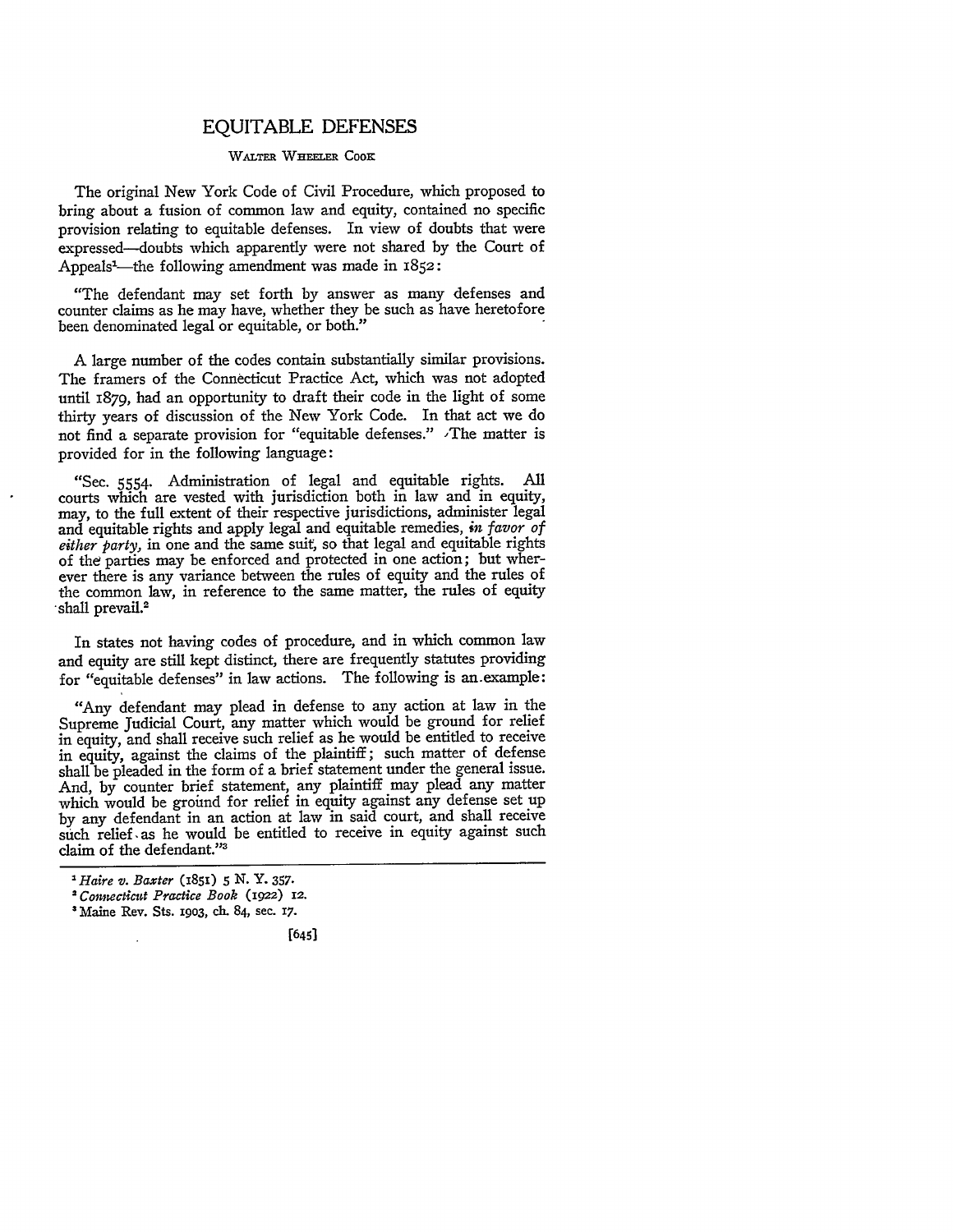Down to 1915 "equitable defenses" were not permitted on the common-law side of the federal courts.<sup>4</sup> In that year, however, Congress enacted the following statute:

"In all actions at law equitable defenses may be interposed by answer, plea, or replication without the necessity of filing a bill on the equity side of the court. The defendant shall have the same rights in such case as if he had filed a bill embodying the defense of seeking the relief prayed for in such answer or plea. Equitable relief respecting the subject-matter of the suit may thus be obtained by answer or plea. In case affirmative relief is prayed in such answer or plea, the plaintiff shall file a replication. Review of the judgment or decree entered in such case shall be regulated by rule of court. Whether such review be sought by writ of error or by appeal the appellate court shall have full power to render such judgment upon the records as law and justice shall require."<sup>5</sup>

It is an interesting fact that from the outset the courts of the different jurisdictions have disagreed as to the legal effects of these various statutes. Even if one confines his attention to the decisions of a single state, he finds, more often than not, that it is not possible to piece them together into a self-consistent system. My friend, Professor Hinton, has recently given us a description of the chaotic condition of the authorities, especially under the state codes.6 A similar divergence of view has already shown itself among the lower federal courts.7 It is the purpose of the present discussion to try to discover how this great diversity of opinion has come about.

Before one can give a rational interpretation to these provisions for "equitable defenses," one must, it is believed, have a correct idea of the relation of the equity law to the common law, before the enactment of the statutes in question. As to this, there are two schools of thought. One, among whose leading champions are found Langdell,<sup>8</sup> Ames,<sup>9</sup> and

' See Ames, *Lectures on Legal History,* 104-115; **E.** H. Abbott, Jr., *Fraud as a Defese in the Federal Courts* (1915) 15 COL. L. REv. 489.

'Act of March 3, 1915 (38 Stat. at L. **956),** amending sec. 2746 of the Judicial Code.

*'Equitable Defewes Under Modern Codes* (192o) 18 MICH. L. REv. 717.

*Compare Keatley v. U. S. Trust Co.* (1gi8, C. C. A. **2d)** 249 Fed. **296,** with *Plews v. Burrage* (1921, C. C. A. Ist) 274 Fed. 881. In the latter case the Court of Appeals of the First Circuit adopted the view of Learned Hand, **J.,** dissenting in the former case from the decision of the majority in the Second Circuit. The precise question has not yet been passed upon by the Supreme Court. For discussion of these cases, see (1922) 22 Col. L. REv. 482; 35 HARV. L. REV. 345; and 20 MICH. L. REv. 68o.

**8** PROFESSOR **C. C.** LANGDELL, *Brief Survey of Equity Jurisdiction* (1887) I HARv. L. REv. **58:** "Equity cannot, therefore, create personal rights which are unknown to the law; nor can it say that a *res,* which **by** law has no owner, is a subject of ownership, nor that a res belongs to A which **by** law belongs to B; nor can it impose upon a person or a thing an obligation which **by** law does not exist; nor can it declare that a right arising from an obligation is assignable, if **by** law it is not assignable. To say that equity can do any of these things would be to say that equity is a separate and independent system of law, or that it is superior to law."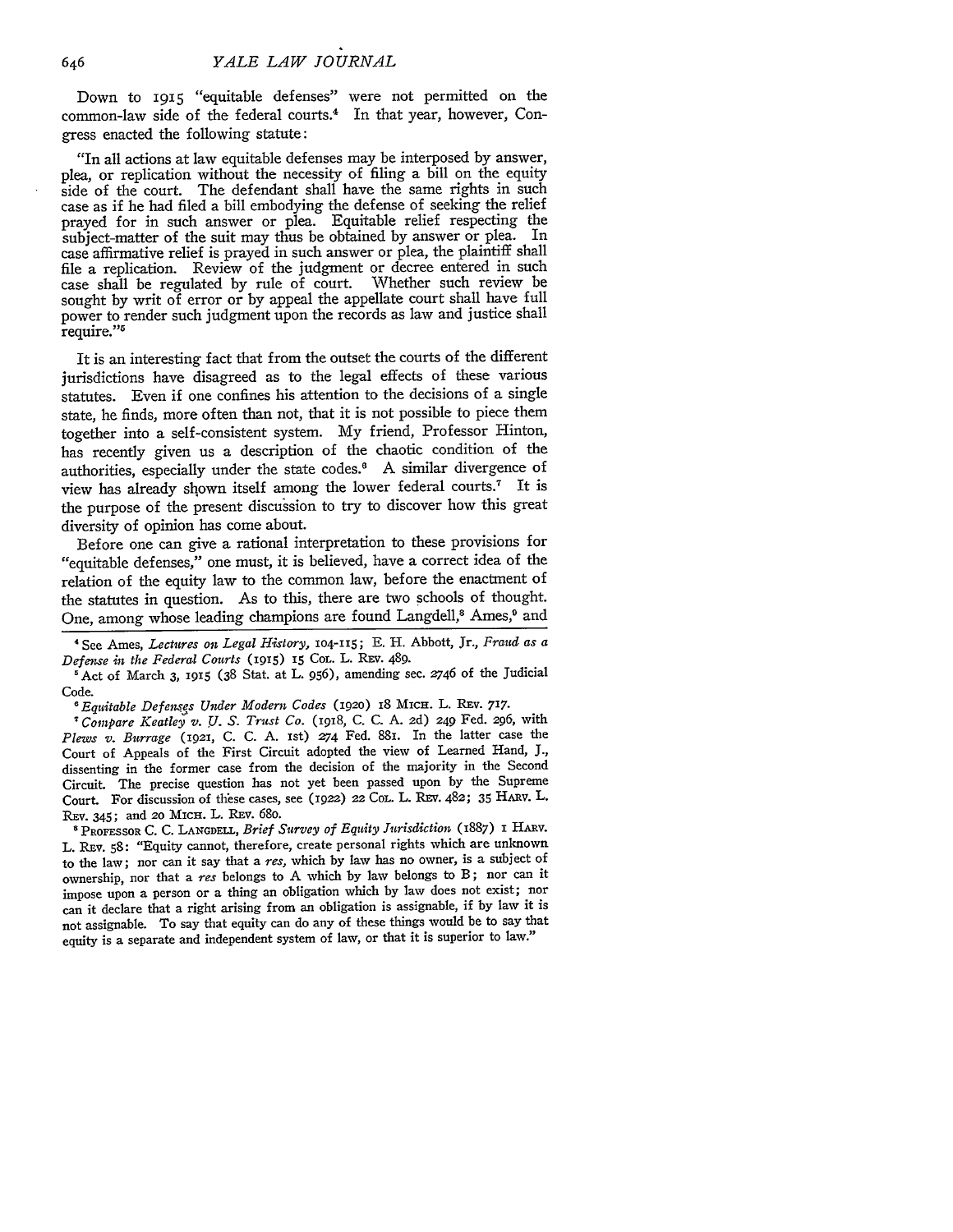Maitland,<sup>10</sup> is, that the equity law does not "conflict" with the common

PROFESSOR C. **C. LANGDELL,** *Classification of Rights and Wrongs* (1goo) 13 **HARV.** L. **REv.** 673, *677:*

"Can equity then create such rights as it finds to be necessary for the purposes of justice? As equity wields only physical power, it seems to be impossible that it should actually create anything. It seems, moreover, to be impossible that there should be any other actual rights than such as are created by the State, *i. e.,* legal rights. So, too, if equity could create actual rights, the existence of rights so created would have to be recognized by every court of justice within the State; and yet no other court than a court of equity will admit the existence of any right created by equity. It seems, therefore, that equitable rights exist only in contemplation of equity, *i. e.,* that they are a fiction invented by equity for the promotion of justice. Still, as in contemplation of equity such rights do exist, equity must reason upon them and deal with them as if they had an actual existence.

"Shutting our eyes then to the fact that equitable rights are a fiction, and assuming them to have an actual existence, what is their nature, what their extent, and what is the field which they occupy? **i.** They must not violate the law. 2. They must follow the analogy of one or more classes of legal rights. 3. There is no exclusive field for them to occupy; for the entire field is occupied by legal rights. Legal and equitable rights must, therefore, exist side by side, and the latter cannot interfere with, or in any manner affect, the former."

PROFESSOR C. C. **LANGDELL,** *Summary of Equity Pleading* **(2d** ed. 1883) 210-211:

"It is only by a figure of speech that a person who has not the legal title to property can be said to be the equitable owner of it. What is called equitable ownership or equitable title or an equitable estate is in truth only a personal claim against the real owner."

## ' PROFESSOR **JAMES** BARR **AMES,** *Purchase for Value without Notice* (1887) **<sup>I</sup>** HARV. L. Rxv. **9:**

*"A cestui que triust* is frequently spoken of as an equitable owner of the land. This, though a convenient form of expression, is clearly inaccurate. The trustee is the owner of the land, and, of course, two persons with adverse interests cannot be owners of the same thing. What the *cestai que truest* really owns is the obligation of the trustee."

## *" Lectures on Equity* **(19o9)** 16-i8:

"Then as to *substantive* law the Judicature Act of 1873 took occasion to make certain changes. In its 25th section it laid down certain rules about the administration of insolvent estates, about the application of statutes of limitation, about waste, about mergers, about mortgages, about the assignment of choses in action, and so forth, and it ended with these words:

'Generally in all matters not hereinbefore particularly mentioned, in which there is any conflict or variance between the rules of equity and the rules of common law with reference to the same matter, the rules of equity shall prevail.'

"Now it may well seem to you that those are very important words, for perhaps you may have fancied that at all manner of points there was *a conflict* between the rules of equity and the rules of common law, *or at all events a variance.* But the clause that I have just read has been in force now for over thirty years, and if you will look at any good commentary upon it you will find that it has done very little-it has been practically without effect. **\* \* \* \*** At the very outset of our career we should form some notion of the relation which existed between law and equity in the year 1875. And the first thing that we have to observe is that this relation was not one of conflict. Equity had come not to destroy he law, but to fulfill it. Every jot and every tittle of the law was to be obeyed, but when all this had been done something might yet be needed, something that equity would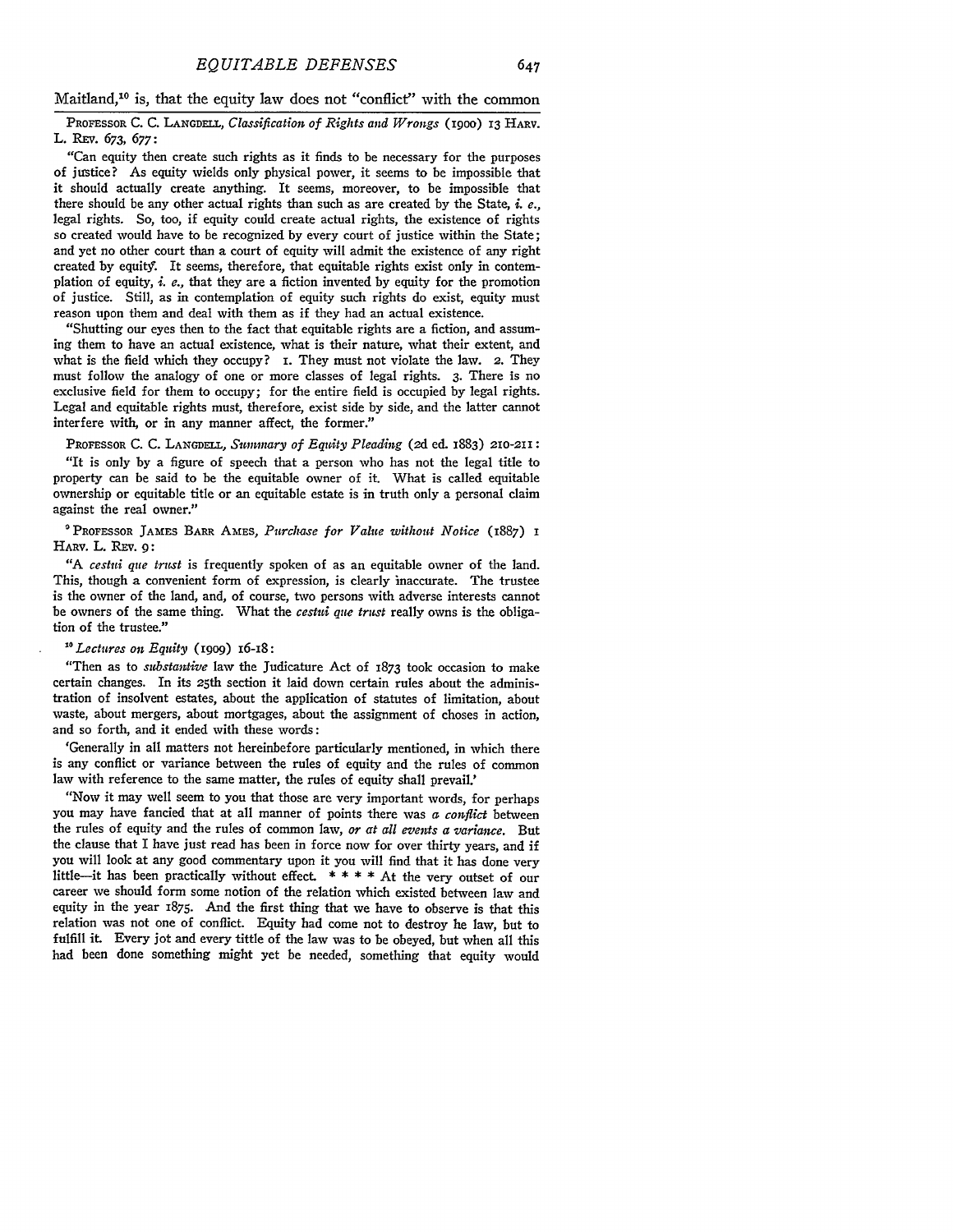law, as the extracts printed in the notes below will show.<sup>11</sup> The other school of thought, represented by Spence,<sup>12</sup> Pomeroy,<sup>13</sup> the framers of the Judicature Act<sup>14</sup> and of the Connecticut Practice Act,<sup>15</sup> Hohfeld,<sup>16</sup> and Beale,<sup>17</sup> maintain that equitable rights and other legal relations fre-

require **....** Equity did not say that the *cestui que* trust was the owner of the land, it said that the trustee was the owner of the land, but added that he was bound *to hold* the land for the benefit of the *cestui que trust.* There was no conflict here. Had there been a conflict here the clause of the Judicature Act which I have lately read would have abolished the whole law of trusts. (See also the similar views expressed by the learned author at pp. 46, 154, 156, 169.)

'See also Adams, *Equity* (8th ed. 189o) xxiv, xxxiv; Scott, *The Nature of the Rights of the Cestui Que Trust,* (1917) 17 **COL.** L. **REv. 276.**

<sup>12</sup> The Equitable Jurisdiction of the Court of Chancery (1846) \*326, note: "The principles of Equity, or natural justice, have sometimes to be applied in *contradiction* to the positive law: Equity, in this sense, belongs to the Court of Chancery, and will be considered under the head of 'Equity and Conscience,' infra."

<sup>13</sup> A Treatise on Equity Jurisprudence (3d ed. 1905) vol. 1, sec. 101: "With respect to another portion of these primary equitable rules and rights, it must be said that they are not legal rules and rights concerning the same subject-matter, or arising from the same circumstances; between the kind of equitable rules and rights and the corresponding portions of the law, there is, therefore, an antagonism; the equity courts admit and uphold a particular right as resulting from a certain state of facts, which the law courts not only refuse to recognize, but which they would deny and oppose. This contrariety existed to a much larger extent in the infancy of the system than it does now; it has gradually become less as the law itself has grown more liberal and equitable. That there should be any such conflict between two departments of a municipal law is undoubtedly a blemish upon the national jurisprudence; but this condition had a strictly historical origin, and the very progress towards perfection largely consists in the elimination of these instances of antagonism."

**<sup>1</sup>**See the passage quoted in the extract from Maitland's *Equity, supra* note **1o.**

<sup>15</sup> See the passage quoted at the opening of this discussion, *supra* p. 645.

*<sup>18</sup>The Relations between Equity and Law* (1913) 11 MIcH. L. **REV.** 553, 555, reprinted in (1922) *Fundamental Legal Conceptions* 133, 136:

**"THE** CoNFLICr OF EQUITY **AND** LAw: A jural relation may be exclusively equitable,-that is, one recognized and vindicated exclusively by an equity court. As regards every such case there is a conflict, *pro tanto,* between some valid and paramount equitable rule and some invalid and apparent legal rule.... [General discussion and examples.]

"THE SUPREMACY OF EQUITY OVER LAW: In case of conflict, as distinguished from concurrence, a jural relation is substantively determined by the equitable rule rather than by the legal.

**I.** Since, in any sovereign state, there must, in the last analysis, be but a single system of genuine law, since the various principles'and rules of that system must be consistent with one another, and since, accordingly, all genuine jural relations must be consistent with one another, *two conflicting rules, the one 'legal' and the other 'equitable,' cannot be valid at the same moment of time: one mnst be valid and determinative to the exclusion of the other."*

<sup>17</sup> *Treatise on Conflict of Laws* (1916) 151-152: "It is clear, however, that there *cannot be two separate and distinct laws prevailing in the same place ctt the same time;* and therefore in fact, whatever may be the theory of the courts, *one of the conflicting rights inust be valid and the other invalid.* It is *submitted* that the *true explanation of the difficulty* is that *the equitable right is the prevailing* one, that the legal right represents a prior condition of the law, before the unwritten law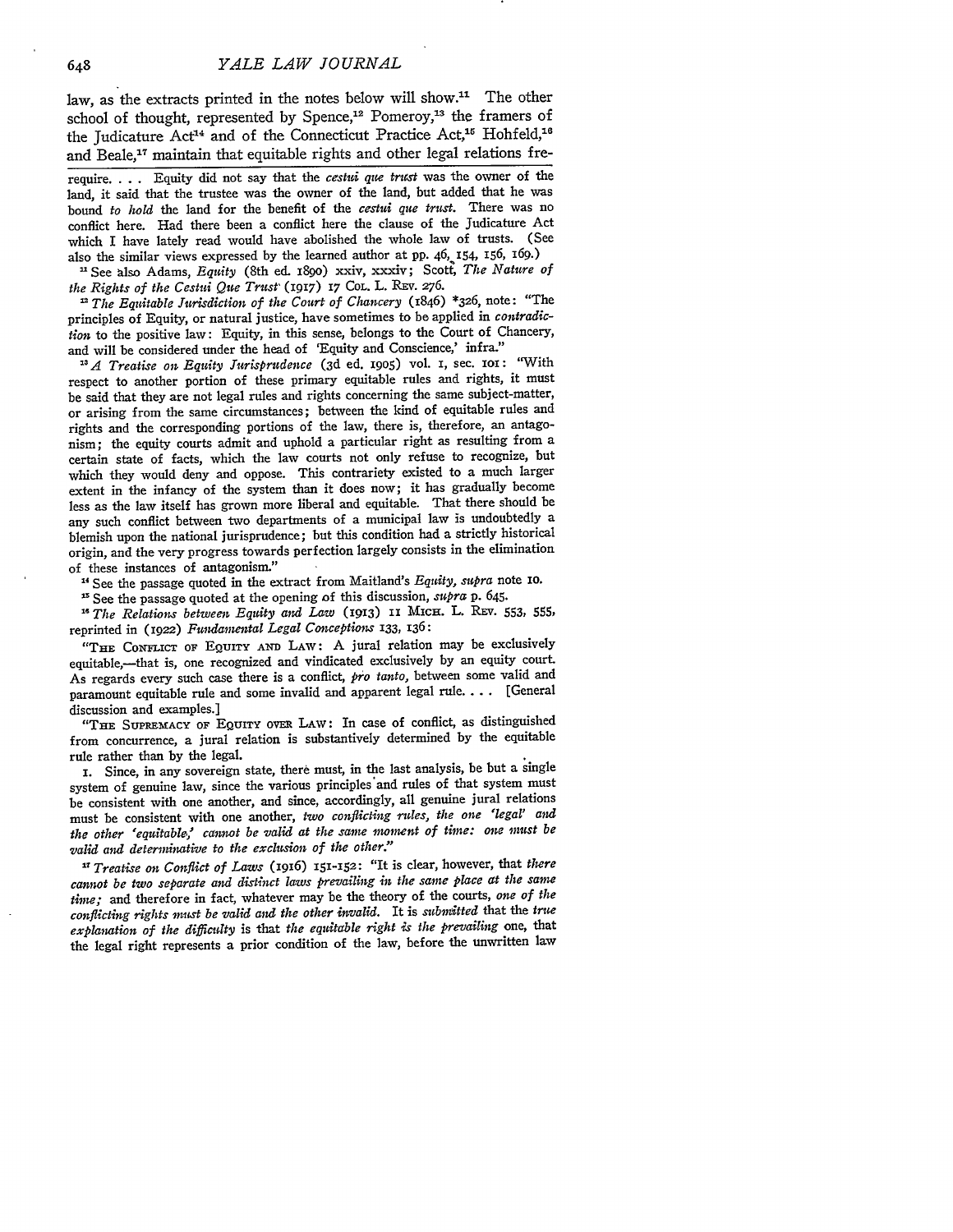quently "conflict with" and prevail over "legal" rights, and that the "legal" right is not, *as a matter of genuine substantive law, valid.'8*

"Practical" lawyers are likely to consider discussions of such a question of theory as of purely academic importance. In the present instance, it is believed, the conflicting decisions of courts upon the matter of equitable defenses have been reached because of the differing theories which the judges composing the courts had upon this very matter of the relation of the equity law to the common law. To be sure, the theory was not always consciously worked out, but its presence becomes obvious when opinions are read with care.

To get at the matter as simply as possible, it will be well to take a concrete case, one which has recently engaged the attention of the federal courts under the statute of  $1915$ .<sup>10</sup> B gives to A an instrument under seal, apparently obligating himself to pay to A a sum of money. Assume that the instrument was given in exchange for a loan of money supposed by B to be genuine, but known to A to be counterfeit. No authority need be cited for the statement that in the absence of a statute B has no defense in a court of law to an action on the instrument.<sup>20</sup> Down to 1915 he had none in the federal courts.<sup>21</sup> Does the statute give him one? It is argued by adherents of the "no-conflict" theory that until "set aside" by a direct equitable proceeding, the instrument is "binding." $22$  According to this view, under a system in which law and equity are distinct, B has no "defense" to the common-law action, but merely an affirmative equitable cause of action for cancellation.<sup>23</sup>

was changed by the acceptance on the part of the profession of the equitable doctrines as law. . . **."** In his *Equity in its Relation to Common Law* (1912), Billson takes the same view.

<sup>18</sup> But it does have *procedural* effects. If the correct procedure is not used (where courts of equity are kept distinct from courts of law, the procedural law requires that appeal be made to a separate court, the court of chancery), the "legal" right will be enforced *as if* it were a genuine right. Compare the situation where, under the system of common-law pleading, a litigant tried to show under a denial matter which had to be pleaded affirmatively.

**"'** See the cases cited in note 7, *supra.*

**"'** The law was changed in England **by** the Common Law Procedure Act of 1854. **17** & i8 Vict. c. **125,** sec. **83.**

**"** The cases are cited in the discussions referred to in note 4, *supra.*

*"Hancock v. Blackwell* (1897) **139** Mo. 440, **41 S.** W. **205;** *Perry v. O'Neill* (19o8) 78 Ohio St. **200, 85 N. E.** 41; *Mclsaac v. McMurray* **(i9,5) 77** N. H. 466, **93** Atl. **115.**

<sup>22</sup> This seems to be the idea expressed by Dean Stone in the following passage: "Nor, indeed, did equity *deny the operation of rules of [common] law.* It sought only to counteract them by compelling the defendant to relinquish the benefits of those rules in accordance with its decree. *Until this decree became operative neither courts of law 1wr equdty denied the operation of rules of law to define the substantive rights of the parties."* (1918) **i8 CoL.** L. **REv.** *97.* (Italics are the present writer's.) It is difficult to see why equity enters any decree unless the plaintiff has a substantive equitable right that the instrument (in the case put) shall not be enforced, a substantive right which directly negatives the exclusively common-law right to have the instrument enforced.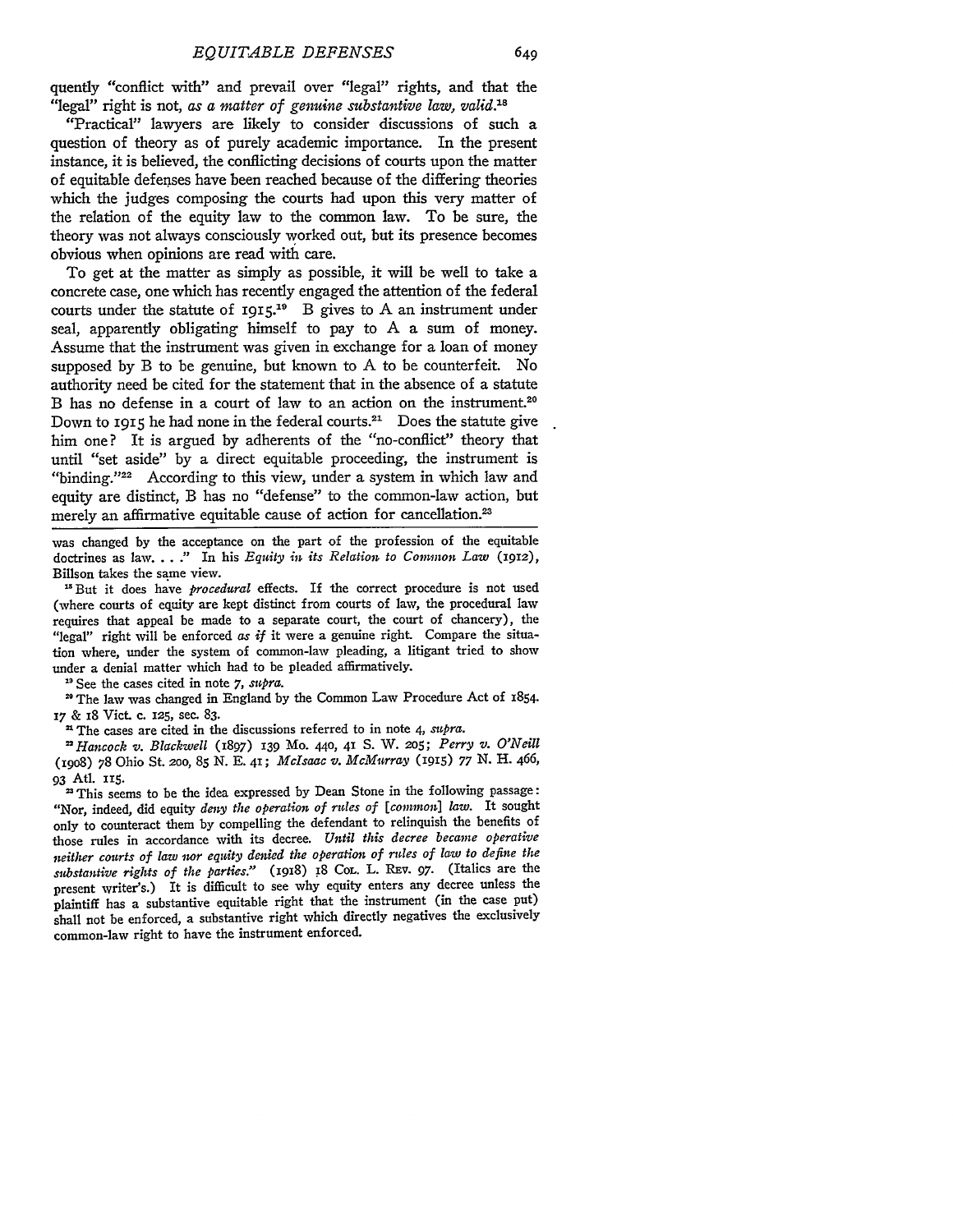This brings us to the center of the problem. In what sense, if any, is the sealed instrument "binding" until "set aside"? To answer this we need to note that B is entitled in equity to: (1) a temporary injunction staying the suit at law, pending a hearing on the merits; (2) after the facts are determined, a perpetual injunction and an order that A deliver up the instrument for cancellation. We know that equity will make its decree effective by ordering the imprisonment of **A** until he obeys the decree, and by sequestration if necessary. Action will be taken against his attorney if with knowledge of the injunction he proceeds with the suit.<sup>24</sup> In other words, B has effective judicial weapons to *prevent A from enforcing the instrument.* The proceeding in equity, it should be noted, is in substance and effect *purely defensive-B's* only object in appealing to equity is to keep A from compelling B to pay the money. While the common-law court says that B owes A a duty to pay the money, the only rational explanation of the conduct of the chancellor is, that he takes the view that in equity B owes no duty to A to pay. Whatever affirmative relief is given B in the equity proceeding is given not because the instrument is *really* "valid until set aside," but because for historical reasons, the common-law court is prevented from recognizing its real invalidity.25

In short, then, the equitable proceeding for cancellation is affirmative merely in form. In substance it is, if we take a realistic view of things, truly an "equitable defense" to the common-law action on the instrument. For purely historical reasons, the *procedural law* required that the "defense" be made effective by an affirmative proceeding in a separate court, rather than **by** pleading it in the court where the action on the instrument was pending. To the present writer nothing seems clearer than that it was the obvious intention of the framers of the codes and the "equitable defense" statutes to abolish this absurd and antiquated procedure, and to permit the invalidity of the instrument, in the case supposed, to be set up as a defense in form as well as in substance.

It has been argued that to do this is to make the fraud a "legal," *i.e.,* a common-law, defense.<sup>26</sup> Argument of this kind seems to be based

That is, the sole object of decreeing affirmative relief, *via.,* surrender of the instrument for cancellation, is to give B a defense in a common-law court, i. *e.,* to enable him to assert by a simpler mode of procedure a defense he already has in substance.

<sup>26</sup> This seems to be the view of Hinton in the article referred to in note 6, supra. Throughout the learned author seems to the present writer to confuse substance with form. For example, on pages 719-72o, he takes the view that since a mistake in a mortgage deed could not be availed of in equity by answer, but only by a cross-bill for reformation, the defendant did not have an "equitable defense" in equity to the enforcement of the mortgage as written. With all deference to my learned brother, it is submitted that that is just what he did have, *in substance.* For reasons purely procedural, however, he could avail himself of this defense only by cross-bill. Suppose, before statutes permitting courts of equity to act *in rein* and "reform" the mortgage by decree, (that is, without requiring the mortgagee

*<sup>21</sup>Allen v. Dingley* (1576) Choyce Cases in **Ch.** 113.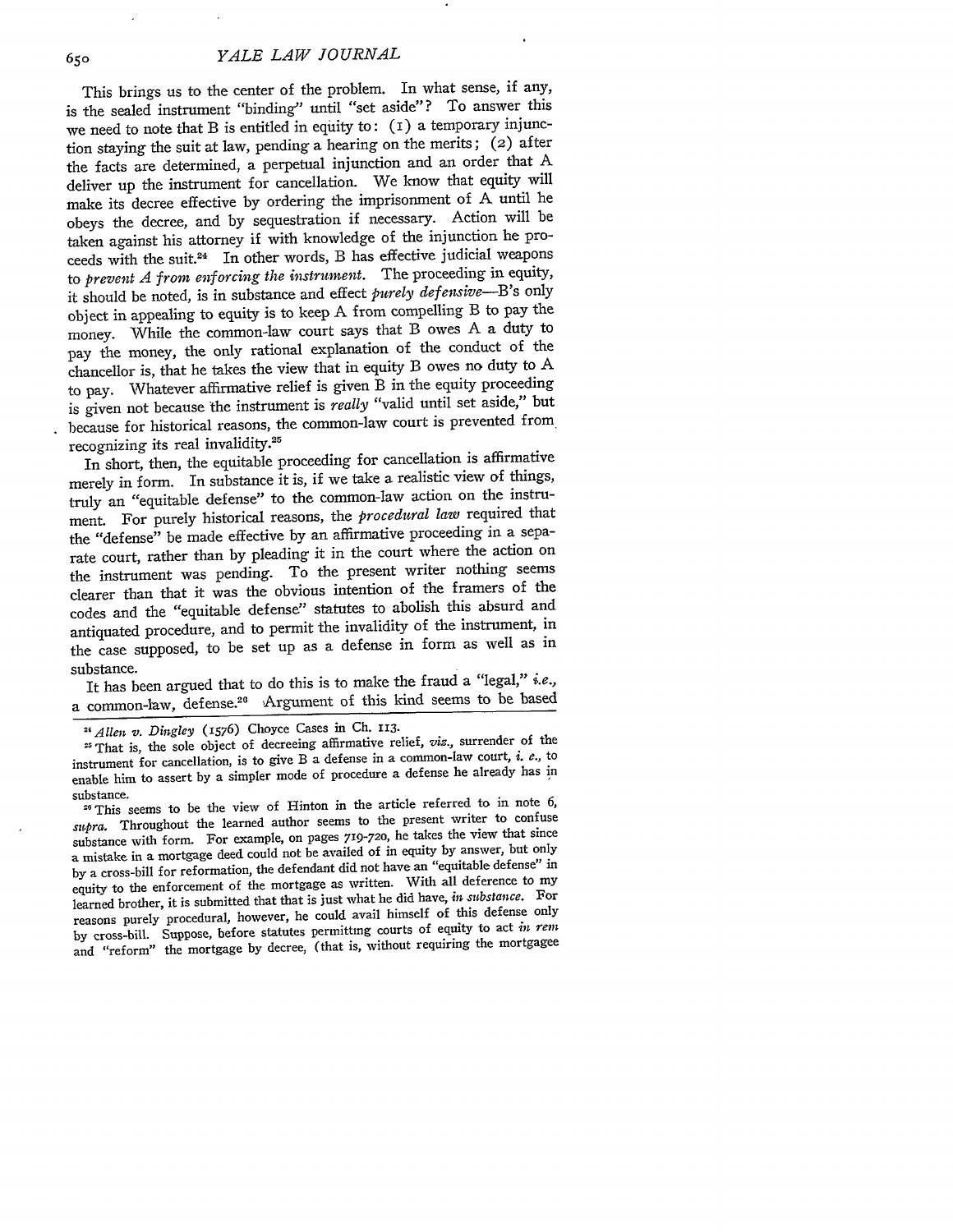*EQUITABLE DEFENSES*

partly on an idea that under the code we still have "courts of law" and "courts of equity, '27 and partly on the idea that if made a "defense" in form the facts if disputed would necessarily be tried by the jury, instead of, as formerly in equity, by the court. The persistence in the minds of many American judges of the idea that under the reformed procedure we still have two courts, one of common law and one of equity, is a curious phenomenon, perhaps to be explained, in part at least, by the fact that in most states jury trial is constitutionally preserved for common-law cases and court trial for equity cases. It is, however, obviously untrue, and with it we may compare the attitude of the English judge who said **:28**

"Whether it could be recovered at common law it is not necessary to decide, **. . . .** we have to apply the general law, legal and equitable."

Equally unsound is the idea that if matter which formerly formed the basis of a defensive equitable proceeding is allowed as a defense  $in form$ , the mode of trial will necessarily be altered from court to jury. Obviously this is closely connected with the other idea of two separate courts.<sup>20</sup> To allow to be pleaded as a defense in form what was in substance always defensive, is not to go from a court of equity to a court of law, or even to appeal to the common-law powers of the court, but merely to change the procedural method of appealing to the equity powers of the combined court of common law and equity. To be sure,

to execute an instrument correcting the error) the plaintiff mortgagee had refused to obey the chancellor's decree to execute the necessary instrument. Would the chancellor then have proceeded to enforce the mortgage as it stood? Obviously not; and indeed he would prevent by injunction the mortgagee in such a case from taking any steps to use common-law remedies to enforce it, and would also commit the mortgagee to jail, there to stay until he obeyed the dec that the mortgage "was equally binding in equity as written, until reformed," as my learned brother does, seems a plain contradiction of the legal facts.

=Reynolds, P. *J.,* in *Wurtlitzer Co. v. Rossnan* (1916) *x96* Mo. App. **78, 87, 19o S.** W. 636, *639:* "Mistakes of fact may be relieved *in a court of equity,* but are not cognizable in *a court of law* in a *purely legdI* action." (Italics are the writer's.) This in a code state! Such language is, however, only too common.<br><sup>23</sup> Collins, M. R., in *Bannatyne v. McIver* [1906, C. A.] **I** K. B. **103.** 

 $2^{\infty}$  The somewhat clumsy and ambiguous provisions of the original New York Code are perhaps the cause of much of the confusion relating to the mode of trying equitable defenses. Sec. 253 of that code-provided as follows: "Whenever in an action for the recovery of money only, or of specific real or personal property, there shall be an issue of fact, it must be tried by a jury un waived, as provided in Sec. *266,* or reference be ordered, as provided in sections *27o* and 271." See also Professor Hinton's note in the second edition of his *Cases on Code Pleading* (1922) 6og. As Professor Hinton points out in the article cited, this was interpreted as requiring equitable defenses to be tried by the jury. This unfortunate, though perhaps natural, interpretation has led to much of the difficulty. Professor Hinton's real point seems to be the undesirability of the introduction of jury trial into equitable issues. Upon that point I heartily agree. The introduction of "equitable defenses,"  $i$ .  $e$ ., defenses in form as well as substance, does not necessarily require that result, as I try to show in the text.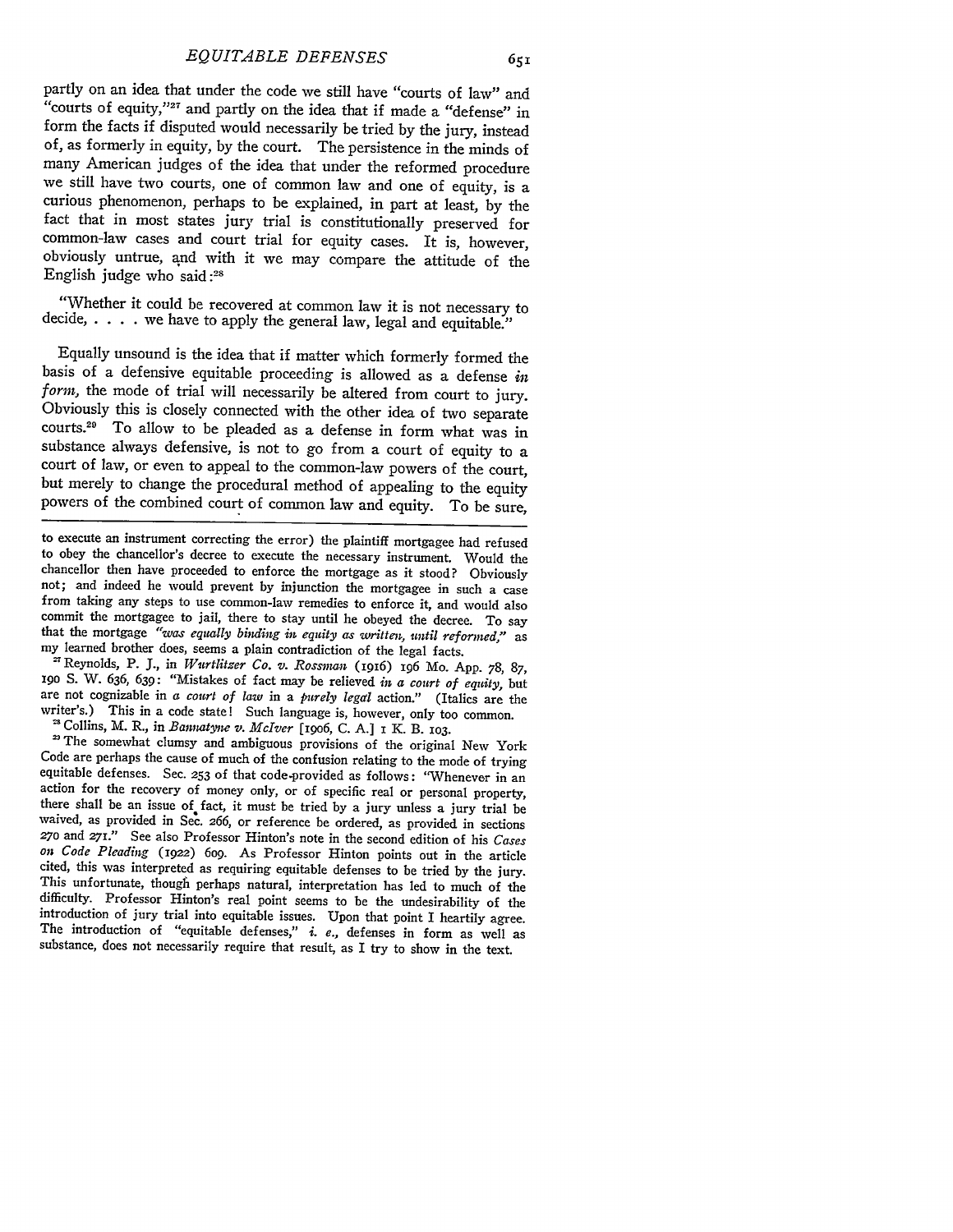the procedural law governing the court in the exercise of its commonlaw functions is thereby altered also; no longer can the plaintiff in such a case obtain a'common-law judgment, as was possible under the former system. Since the appeal is to the equity powers of the court, the fact that the form of the defense is changed should not alter the mode of trial, which should still be to the court and not to the jury. Upon this point the clear and simple provisions in Connecticut are a model. They read as follows:

**"All** matters which, prior to January **I,** 188o, were within the jurisdiction of a court of equity, whether directly or as incident to other matters before it, unless otherwise ordered, shall be heard and decided by the court without a jury, in the manner theretofore practiced in courts of equity; but a party seeking equitable relief shall specifically demand it as such, unless the nature of the demand itself indicates that the relief sought is equitable relief."30

Possibly the discussion of one or two other examples may serve to emphasize the view here taken. A hypothetical case put by my friend, Professor Hinton, will serve for one.

"Suppose, for example, a rule of substantive law to the effect that a tenant's obligation to pay rent, in the absence of any agreement to the contrary, is not affected by the accidental destruction of the leased building. Suppose further that in the negotiations for a lease it was agreed that it should contain a proviso terminating the obligation to pay rent in case of a destruction of a building, but by some oversight this part of the agreement was omitted from the formal lease embracing an unqualified covenant for the payment of rent during the full term, and that such instrument was executed by both parties without noticing the omission. Now, if the building should be destroyed by fire, and upon the tenant's refusal to pay the rent thereafter accruing, an action should be brought on the covenant, it is well settled at common law that he could not successfully defend on the ground of such omitted provision. He was legally, bound by the covenant as written, and not as it should have been written.

"But the tenant might bring a suit in equity for reformation of the. lease, and if, as the result of that suit, he obtained a cancellation of the old lease and the execution of a new one with the proper proviso, he would then have a perfect defense which would defeat the action for rent.

"It is clear that the mistake, in the case supposed, was not a defense of any kind, but formed the basis of a suit in equity resulting in a reformed lease which gave a defense because of the proviso therein contained.

"In such a case neither the mistake nor the decree for reformation amounts to a defense. Formerly, at least, a decree in chancery had no more effect on legal rights and titles than the equities themselves. In the case supposed, the defense is purely legal because it rests on one

"Connecticut Practice Book (1922) **282;** sec. **175** of the Rules under the Practice Act, carrying out, under the rule-making power of the courts, the provisions of Conn. Gen. Sts. igiS, ch. **297,** sec. **5752.**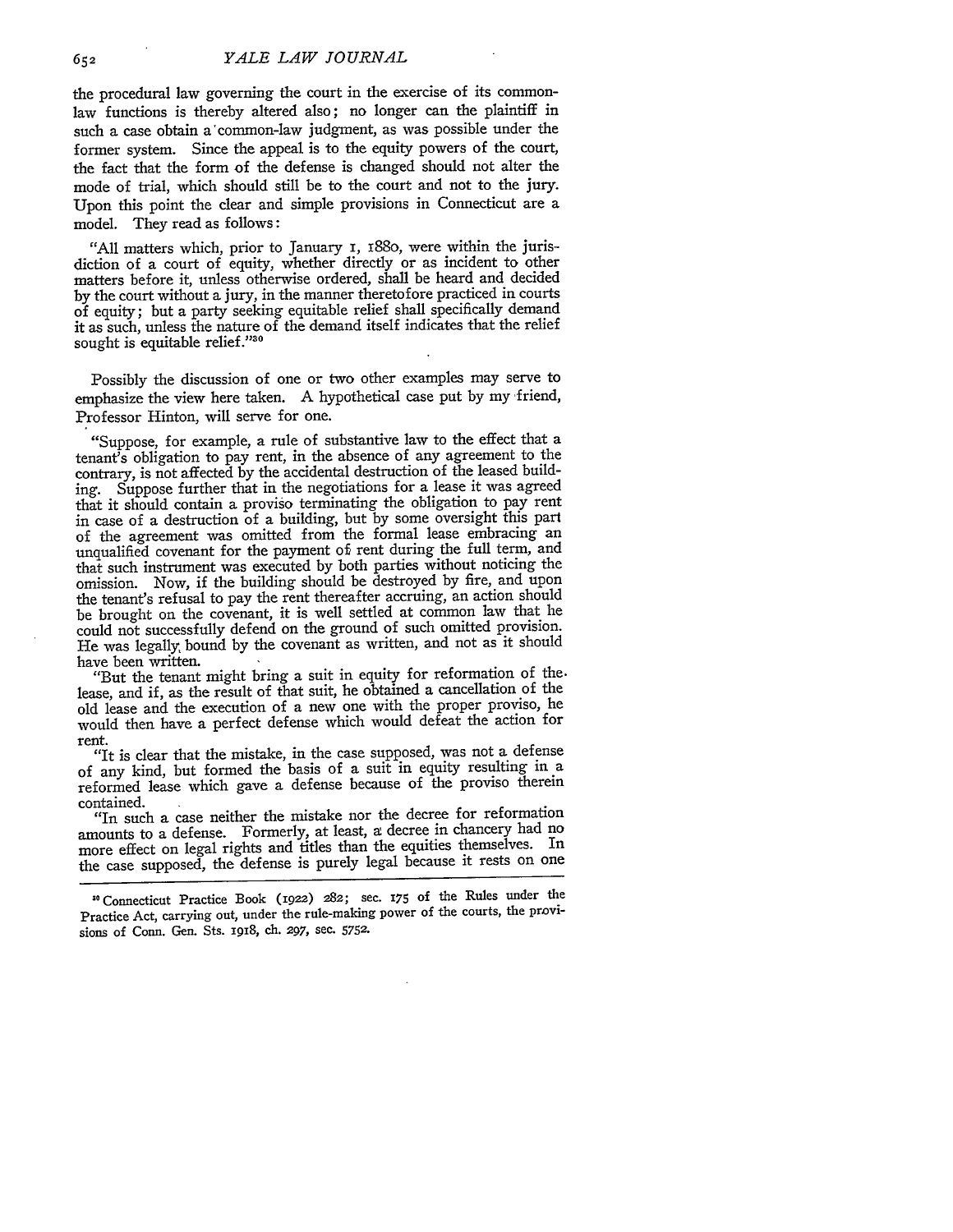of the terms of the reformed lease which has superseded the original lease. The sole effect of the decree was to bring pressure to .bear on the lessor, which induced him to execute a new lease in place of the former one."

A careful reading of my learned brother's argument will show that he is working with the Langdell-Maitland view. According to the view here being urged, the plain truth is that, since equity will in the case put grant a perpetual injunction effectually preventing the landlord from collecting the rent, there is not and never has been from the beginning *in net substantive legal effect* a duty to pay the rent after the destruction of the building. To be sure, under the old cumbersome procedure, there was danger'that the common-law court would enter a judgment as though there were; but there was always an effective equitable defensive procedure to prevent its collection. In the case put, therefore, the "reformation" ought today to be treated as a pure formality. Indeed, if we assume, as I think we must, that the destruction of the building permanently releases in equity the tenant from going on with the lease, there would today be no need of any reformation whatsoever if we permit the mistake to be pleaded as a defense. Quite properly, therefore, some courts have allowed mistakes which under the old system formed the basis for injunctions and reformation in equity to be pleaded as equitable defenses.<sup>31</sup> Unfortunately some jurisdictions also submit the facts, if disputed, to the jury, for which there seems to be, as already indicated, no real basis in the provisions of most of the codes.

Although it is a digression from the main subject, it may not be entirely out of place to call attention at this point to a similar example of the power of mere words to affect our thinking. If by mutual mistake the written memorandum of a contract fails to express the oral bargain, equity will, subject to certain limitations due to the statute of frauds,<sup>32</sup> "grant reformation," and in a proper case, "enforce the contract as reformed." It seems clear that in many. cases the recital that the "contract" is "reformed" is the merest formality. For example, if by error a fire insurance policy does not cover the property intended, and the property is destroyed before the error is discovered, equity will

*<sup>&#</sup>x27;Loewenthal v. Haiiws* (94) i6o **App.** Div. 5o3, 145 **N.** Y. Supp. **579;** *Schlosser v. Niclwlson* (1916) 184 Ind. 283, 111 **N. E.** 13; *Gun v. Madigan* (1871) **<sup>28</sup>**Wis. i58. Compare Professor Williston's discussion in his work on *Contracts* (1920) sec. **1559,** where, in speaking of equitable defenses, he says: "Judgment for the defendant by *a court of law* has the same practical effect as a decree of rescission **by** a court of equity." Is not the judgment for the defendant rendered by a court of law and equity combined, rather than **by** a court of law, especially in states like Connecticut where equitable issues are still tried by the court even if pleaded as defenses?

<sup>\*&#</sup>x27; See **i** Williston, *Contracts (i92o)* secs. 1552-1555, for a discussion of the problem and citation of cases.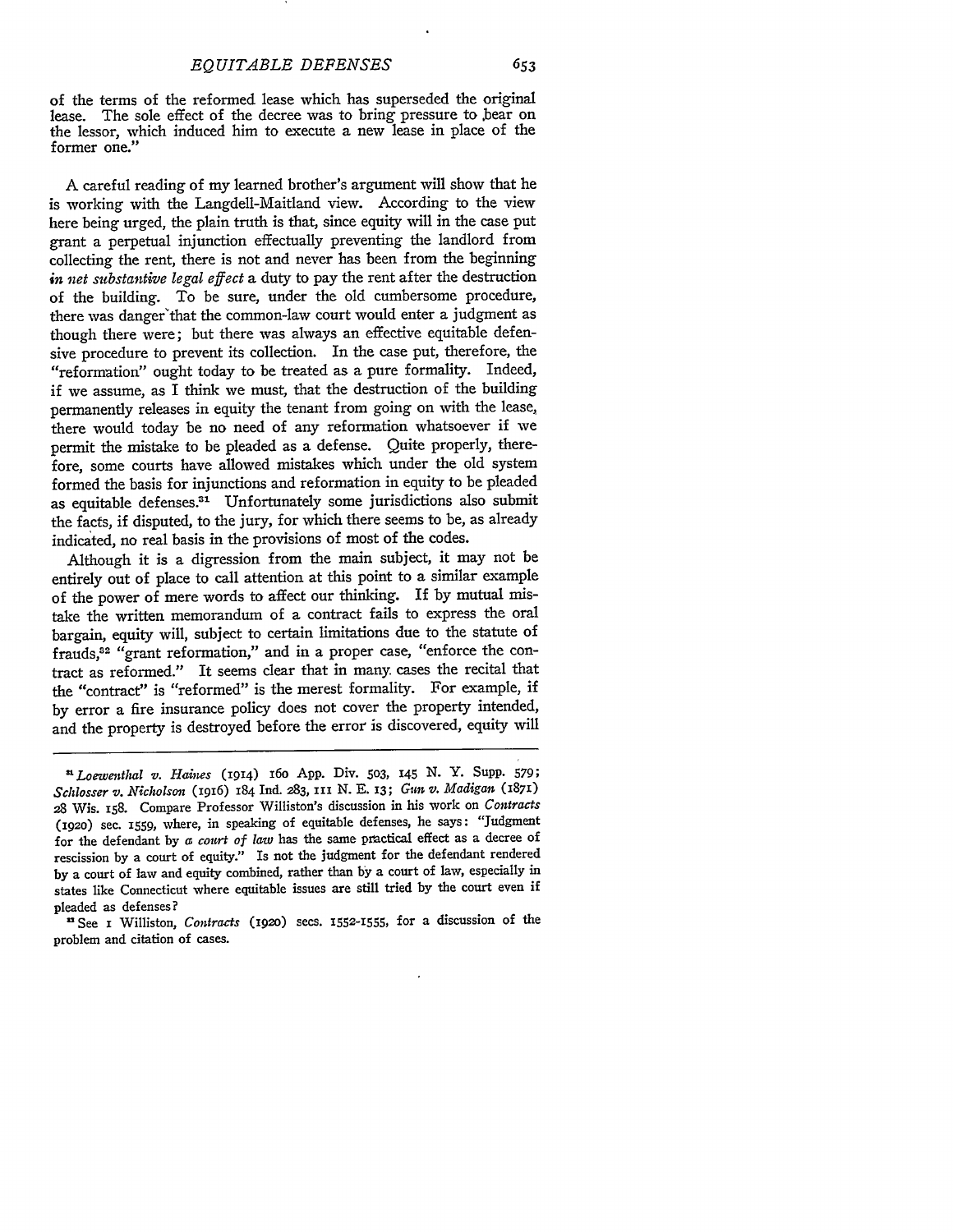"reform" the policy and then "enforce it as reformed."<sup>33</sup> Now, as in the case put the property has already been destroyed, it is obvious that it must have been already insured in equity, or there could be no recovery. In other words, recovery is allowed in equity **for** property which was all the time insured in equity, and the recital that the policy is "reformed" is a mere idle ceremony.<sup>34</sup>

Returning to the main discussion, suppose a case in which by mutual mistake too much land has been described in a deed which has been duly executed and delivered. Under the old system the grantee could recover at law in a possessory action. If the grantee obtained possession in some way, the grantor could not, at law, recover that possession. In equity, however, the grantor could, if sued for the possession, obtain an injunction staying the common-law action, and a decree for reformation. If the grantee were in possession, the grantor could obtain  $(1)$ an injunction to stay acts of waste, (2) reformation, and **(3)** a decree for the possession.<sup>35</sup> The Langdell-Ames-Maitland doctrine is, that until the reformation is accomplished the grantee "owns" the land. This view is obviously based on the idea that the common-law rights are valid until the decree is entered, a view which seems at variance with the legal facts; and there is not wanting evidence that it is not and has not been the theory of all courts.<sup>36</sup> Consequently, in many jurisdictions the

<sup>34</sup> So, where a building contract, as written, by mistake contained terms which both parties intended should be omitted, the builder was allowed an action in equity to "reform" the contract, and to recover damages by way of "equitable relief," for violations by the other person of the terms of the oral bargain. *West v. Suda* (1897) 69 Conn. **6o,** 36 Atl. 1O15. As these violations occurred prior to the reformation, query: if the contract as written is "binding in equity" until reformation, upon what basis could the builder recover damages? Professor Williston, however, seems to take the same view as Professor Hinton. *Contracts* (1920) vol. 3, sec. **1552.**

*Gillespie v. Moon* **(917, N.** Y.) 2 Johns. **Ch.** 585, is an early American case with an interesting opinion by Chancellor Kent.

See the language of the court in the early Connecticut case of *Bundy v. Sabin* (1795) 2 Root, **209,** 210, in which the court says: "The *title to the land* therefore in *equity* and good conscience, *vested in said Eaton* and passed from him to the petitioner . **. .** . The petitioner has lost *his* land *unjustly .* **.** . **."** In the passage quoted from Ames, *supra* **p.** 647, language of this kind is called "clearly inaccurate." To the present writer it seems far more accurate than to say, as did Ames, and as many of his followers still do, that the *cestui* que *trust* owns, not the "land" but merely the "obligation" of the trustee. Note the accurate statements of Holmes, J., in *Goode v. Riley* (1891) 153 Mass. 585, 587, 28 N. E.<br>228, 229; "The effect of the evidence . . . . is only to show that *no conveyance was* made of part of the land embraced in the description  $\dots$ . In order to do complete justice, the grantor who has used too extensive language should have a conveyance to set his title right on the face of the instruments. F the present writer's.)

*Sitell v. Iisurance Co.* (1878) 98 U. S. **85.**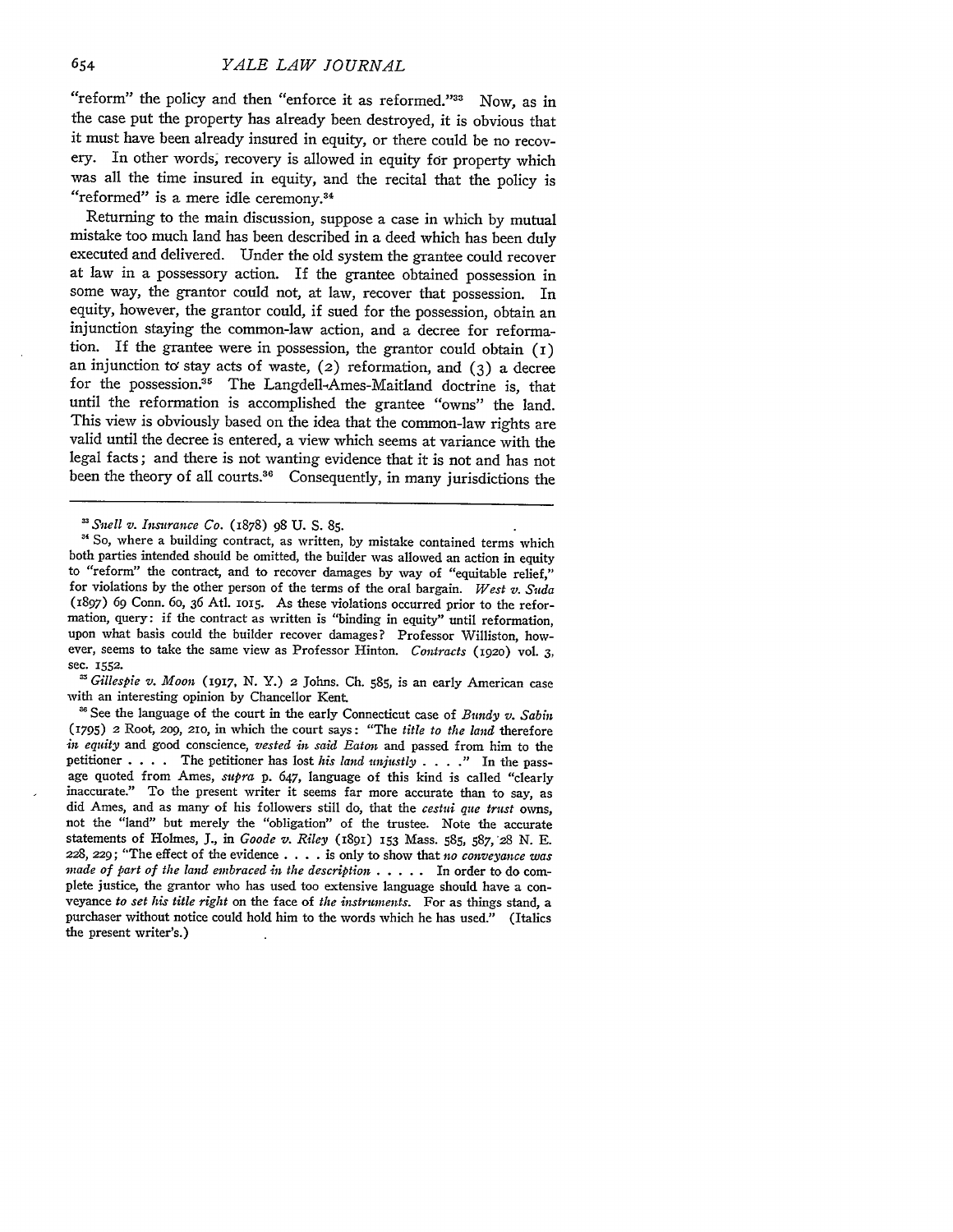decisions would permit the grantor an "equitable defense" to an action to recover possession.<sup>37</sup> There are of course decisions to the contrary.<sup>38</sup> If, as may be done in many states, a copy of the judicial record is filed with the land records, the relief given by courts permitting equitable defenses is as effective as the more cumbersome procedure under the dual system.

The Maine equitable-defense statute has been quoted above. In the case of *Martin v. Smith,"9* the Maine Court seems to have substantially nullified the statute. The decision is obviously based upon what for convenience has here been called the Langdell-Ames-Maitland view, as the following quotation shows:

"In this action the plaintiffs set up only a legal right and prima facie sustain it by an effective deed of conveyance from the defendants themselves. Without some matter, legal or equitable, to upset or avoid that deed, there is no defense to the action. The evidence does not disclose any such matter. The only claim made affecting the deed is that in drafting it there was omitted one provision the parties intended to have inserted. The validity of the deed as it stands is not questioned, and its effect to vest title and right of possession in the plaintiffs is clear. It is a muniment of titie and *must be given effect according to its terms in any action, legal or equitable, until duly reformed so that its terms shall have a different effect."* (Italics are the present writer's.)

There are indications that under the federal statute of 1915 many of the federal judges are still in the grip of the idea that there can not be "equitable defenses" to "legal actions" and that the statute merely provides for equitable cross-actions.<sup>40</sup> It is to be hoped that when the matter comes squarely before the Supreme Court for decision, this view will not be taken, and that the more enlightened view of some of the judges of the lower federal courts will be adopted. There is nothing in the structure of the federal system or in the constitutional provisions for jury trial as at common law which prevents allowing fraud, mistake, etc., to be pleaded as equitable defenses and not as counterclaims, provided the defense is treated as "equitable" in the sense that it remains triable **by** the court. There are, of course, cases in which, as in *Liberty Oil Co. v. Condon National Bank,"'* the matter should be treated as constituting an equitable cross-action. In the case cited, the defendant was a stakeholder, sued by one of the claimants, and under the old system would have filed a bill of interpleader. An equitable cross-action was allowed, the other claimant brought in, and the case treated as if on

<sup>37</sup> This action to recover possession should not be called an action of ejectment It is a code action to recover possession; as the "general law" of the jurisdiction does not entitle the plaintiff to possession, he necessarily loses.

" Some of the cases *pro and con* are cited by Hinton in the article cited in note *6, supra.*

(19oo) *102* Me. *27,* **65** Atl. *257.*

The cases are collected in the Note in **(1923)** 36 HARv. L. **REv.** 474, 477, note **25.**

**'(1922)** 43 Sup. Ct 118; same case **(I92I,** C. C. A. 8th) 271 Fed. **928.**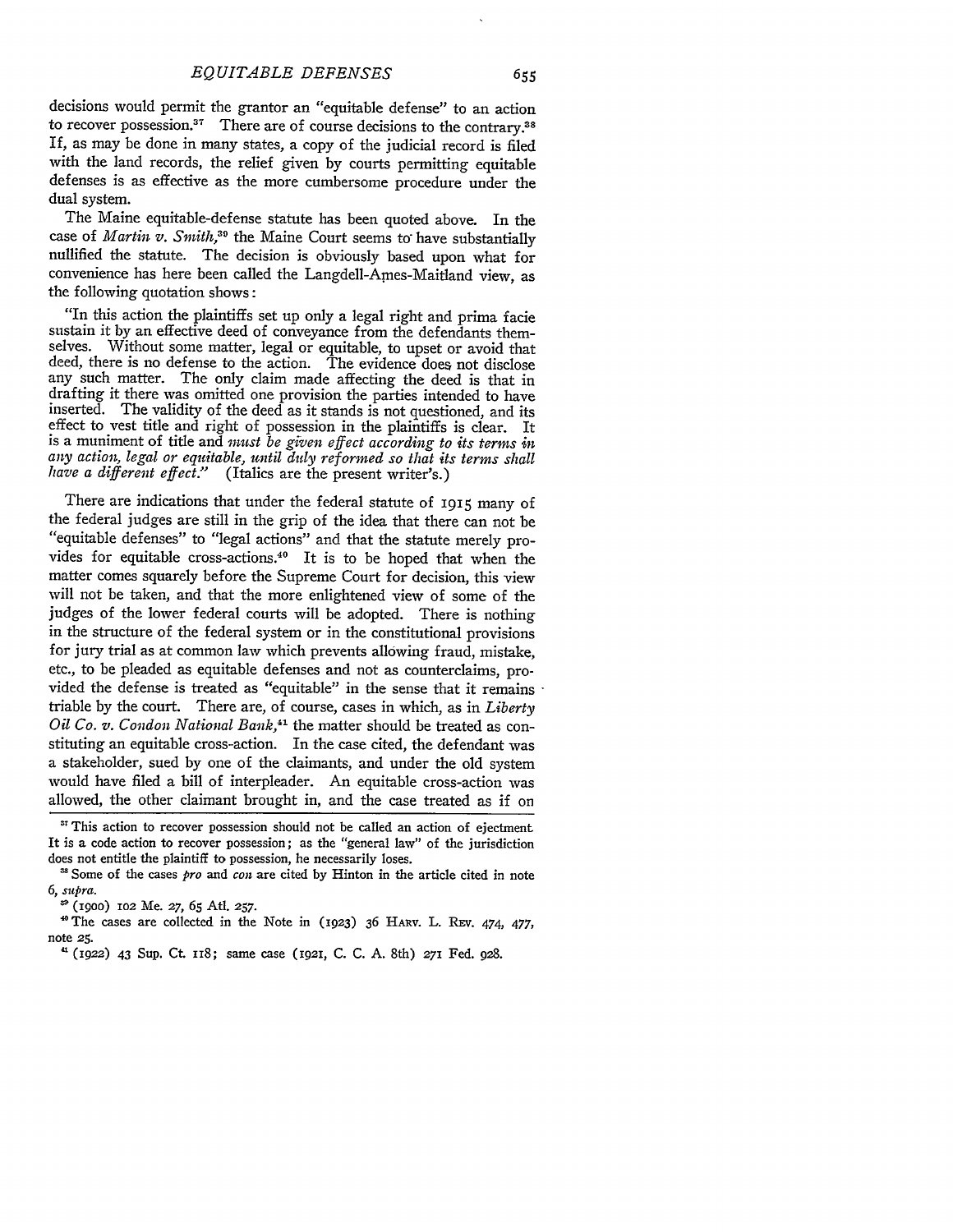the equity side of the federal court.<sup>42</sup> Nothing in the enlightened opinion of the learned Chief Justice in that case, however, lends color, as has been supposed,<sup>43</sup> to the view that the statute requires all "equitable defenses" to be pleaded as equitable cross-actions, asking affirmative relief,44 and it is not believed by the present writer that the Supreme Court will require so useless a formality where all that is really demanded by the situation is a defense to the claim of the plaintiff.<sup>45</sup>

'The plaintiff was in doubt whether he was still a plaintiff in a "court of law" or a defendant in a "court of equity." The question did not arise at the trial, as a jury trial was waived, but did arise in appealing the case. Should it be reviewed by writ of error or appeal? To make sure, the defendant had made up and certified by the trial judge both a bill of exceptions (which contained all the evidence) and a transcript of the record. The Circuit Court of Appeals held that he was still a plaintiff at law, *i.e.,* that the "equitable defense" was to be treated as if by statute it had been allowed in a court of law; and that therefore it could not consider the sufficiency of the evidence to support the finding of the lower court on the issues of fact. It affirmed the decision of the lower court on this ground. A certiorari brought the case before the Supreme Court, which, speaking through Chief Justice Taft, held that "the proceeding was changed by the defendant's answer and cross-petition from one at law to one in equity, with all the consequences flowing therefrom." This meant that the trial court could have tried the case made, by the "equitable defense" without a jury, even though one had been demanded; and that the findings of fact were to be reviewed as on a chancery appeal. The judgment of the Circuit Court of Appeals was therefore reversed and the case sent back to that court for appropriate action.

**'By** the writer of the Note cited in note 4o, *supra.*

**"** It is obvious from a reading of the opinion that the learned Chief Justice is not attempting to draw the distinction between defense and counterclaim as such, but merely to determine whether the so-called equitable defense is to be treated as part of a common-law proceeding or as in equity. His remarks about "equitable defenses" having the effect of "cross-actions" must be read in the light of the particular case before him, where very obviously a cross-action was the only solution. They should not, therefore, be interpreted as passing on the general question here under discussion, and it would be unfortunate if they should have the result attributed to them by some commentators.

It should be noted, perhaps, that the reasoning (but not necessarily the result reached) by the learned Chief Justice in the case of *Amnerican Mills Co. v. Anerican Surety* Co. (1922) 43 Sup. Ct **149,** seems to point in the direction of the view attributed to him by the writers in question. Construing Equity Rule **30,** which requires a defendant to set up any counterclaim arising out of the transaction, the learned Chief Justice held that legal counterclaims are not included, for (he argued) a contrary holding would enable the equity plaintiff to "compel one who has a cause of action at law to bring it into a court of equity and then try it without a jury." If we recall that the same judge has both common-law and equity powers, no such result would necessarily follow. We might well hold that the counterclaim was directed to the common-law powers of the court. However, the result reached was undoubtedly a sound one, for professedly the court had power to adopt rules governing procedure in equity only, and could not without additional statutory authority regulate the method of enforcing common-law claims, which it would be doing if Rule 3o were interpreted to cover common-law counterclaims.

"Or a defensive replication in confession and avoidance of the facts stated in a plea. See the cases cited in note 7, *supra.*